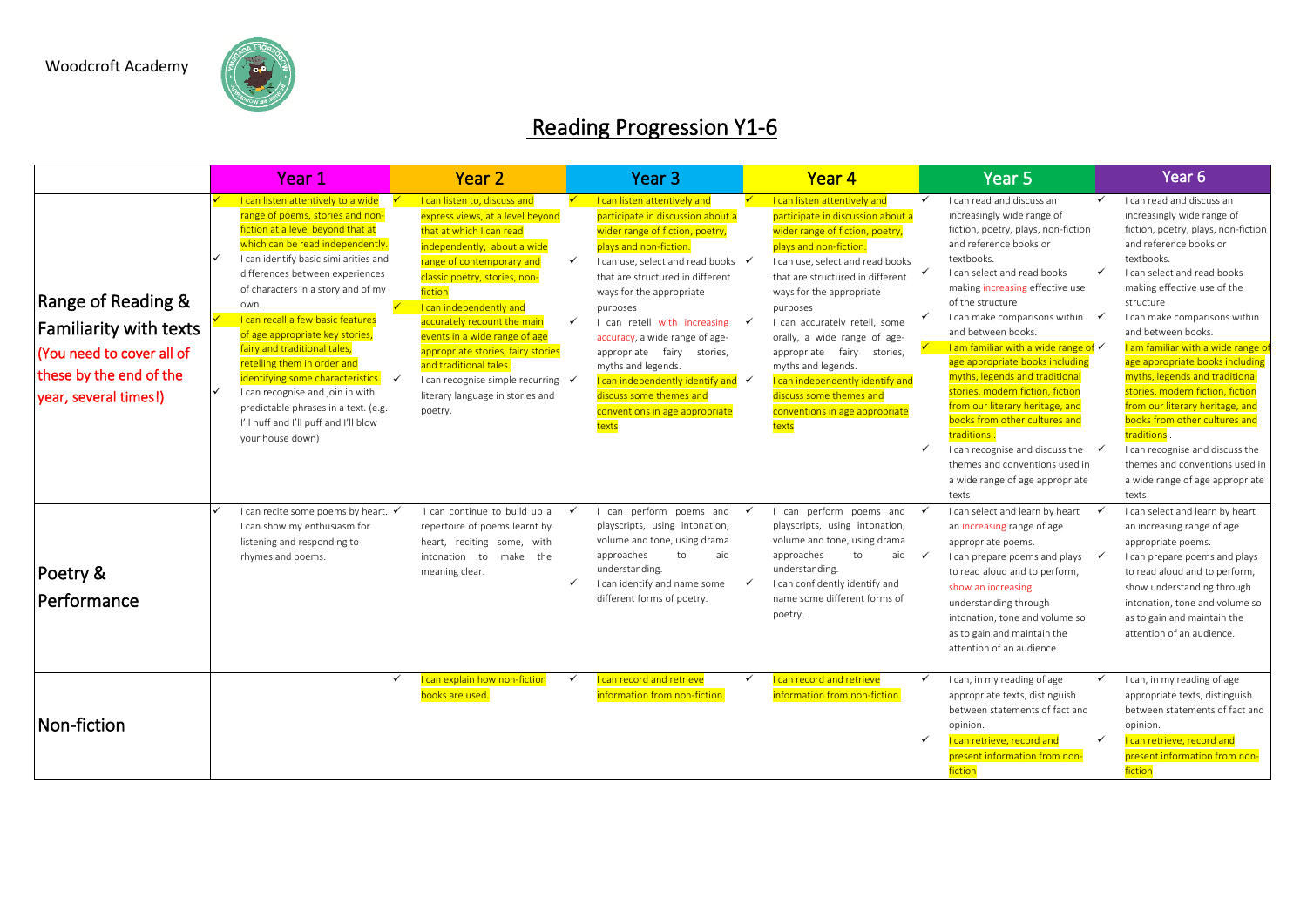### Woodcroft Academy

| Decoding<br>(Teach these through<br>guided reading. Ensure the<br>taught spelling is focussed<br>on in all reading/writing<br>during that week) | I can speedily respond with the<br>correct sound to graphemes at<br>Phase 5. (e.g. ee/ or/ ar)<br>I can read accurately by blending<br>taught GPCs at Phase 5. E.g.<br>morning, coach, cried<br>I can read common exception<br>words at Phase 5, noting unusual $\sqrt{ }$<br>correspondences between<br>spelling and sound and where<br>these occur in the word.<br>I can read words containing<br>taught GPCs and $-s$ , $-es$ , $-ing$ , $-$<br>ed, -er and -est endings.<br>I can read other words of more<br>than one syllable that contain<br>taught GPCs<br>I can read aloud phonically<br>decodable books that are<br>consistent with my developing<br>phonic knowledge.<br>I can re-read these books to build<br>up my fluency and confidence in<br>word reading. | $\checkmark$<br>$\overline{\mathcal{S}}$<br>$\checkmark$<br>$\checkmark$<br>$\checkmark$ | I can, without undue hesitation,<br>continue to apply phonic<br>knowledge and skills at phase 6<br>as the route to decode words<br>until automatic decoding has<br>$\checkmark$<br>become embedded and reading<br>is fluent.<br>I can read accurately by blending<br>the sounds in words that contain<br>the graphemes taught so far,<br>especially recognising alternative<br>sounds for graphemes<br>I can read accurately words of<br>two or more syllables that<br>contain the same graphemes as<br>above<br>I can read words with almost all<br>common suffixes.<br>I can read further common<br>exception words, noting unusual<br>correspondences between<br>spelling and sound and where<br>these occur in the word<br>I can read most words quickly<br>and accurately, without overt<br>sounding and blending, when<br>they have been frequently<br>encountered.<br>I can read aloud books closely<br>matched to my improving<br>phonic knowledge, sounding<br>out unfamiliar words<br>accurately, automatically and<br>without undue hesitation.<br>I can re-read these books to<br>build up my fluency and<br>confidence in word reading | I am beginning to use knowledge V<br>of root words, prefixes and<br>suffixes to read aloud and<br>understand new words<br>I can use my understanding of<br>$\checkmark$<br>unusual spelling-sound<br>correspondences to choose the<br>most appropriate pronunciation<br>of a word | I can use knowledge of root<br>$\checkmark$<br>words, prefixes and suffixes to<br>read aloud and understand new<br>words<br>can use my understanding of<br>unusual spelling-sound<br>correspondences to choose the<br>most appropriate pronunciation<br>of a word | I can use my knowledge of a<br>✓<br>wide range of root words,<br>prefixes, suffixes (morphology<br>and etymology) both to<br>understand and pronounce new<br>words with minimal impact | I can use my knowledge of a<br>wide range of root words,<br>prefixes, suffixes (morphology<br>and etymology) both to<br>understand and pronounce new<br>words with minimal impact. |
|-------------------------------------------------------------------------------------------------------------------------------------------------|----------------------------------------------------------------------------------------------------------------------------------------------------------------------------------------------------------------------------------------------------------------------------------------------------------------------------------------------------------------------------------------------------------------------------------------------------------------------------------------------------------------------------------------------------------------------------------------------------------------------------------------------------------------------------------------------------------------------------------------------------------------------------|------------------------------------------------------------------------------------------|-----------------------------------------------------------------------------------------------------------------------------------------------------------------------------------------------------------------------------------------------------------------------------------------------------------------------------------------------------------------------------------------------------------------------------------------------------------------------------------------------------------------------------------------------------------------------------------------------------------------------------------------------------------------------------------------------------------------------------------------------------------------------------------------------------------------------------------------------------------------------------------------------------------------------------------------------------------------------------------------------------------------------------------------------------------------------------------------------------------------------------------------------------|-----------------------------------------------------------------------------------------------------------------------------------------------------------------------------------------------------------------------------------------------------------------------------------|-------------------------------------------------------------------------------------------------------------------------------------------------------------------------------------------------------------------------------------------------------------------|----------------------------------------------------------------------------------------------------------------------------------------------------------------------------------------|------------------------------------------------------------------------------------------------------------------------------------------------------------------------------------|
| Word meanings<br>(Should be done daily in<br>without<br>lesson<br>every                                                                         | I can usually draw on my existing V<br>vocabulary to guess the meaning<br>of new words and explain these<br>links.                                                                                                                                                                                                                                                                                                                                                                                                                                                                                                                                                                                                                                                         |                                                                                          | I can discuss and clarify the<br>$\checkmark$<br>meanings of words, linking new<br>meanings to known vocabulary,<br>I can discuss my favourite words<br>and phrases.                                                                                                                                                                                                                                                                                                                                                                                                                                                                                                                                                                                                                                                                                                                                                                                                                                                                                                                                                                                | I can independently use a<br>$\checkmark$<br>dictionary to check the meaning<br>of words encountered in reading.                                                                                                                                                                  | I can independently use a<br>dictionary to check the meaning<br>of words encountered in reading.                                                                                                                                                                  |                                                                                                                                                                                        |                                                                                                                                                                                    |
| needed to be taught as<br>stand alone regularly)                                                                                                |                                                                                                                                                                                                                                                                                                                                                                                                                                                                                                                                                                                                                                                                                                                                                                            |                                                                                          |                                                                                                                                                                                                                                                                                                                                                                                                                                                                                                                                                                                                                                                                                                                                                                                                                                                                                                                                                                                                                                                                                                                                                     |                                                                                                                                                                                                                                                                                   |                                                                                                                                                                                                                                                                   |                                                                                                                                                                                        |                                                                                                                                                                                    |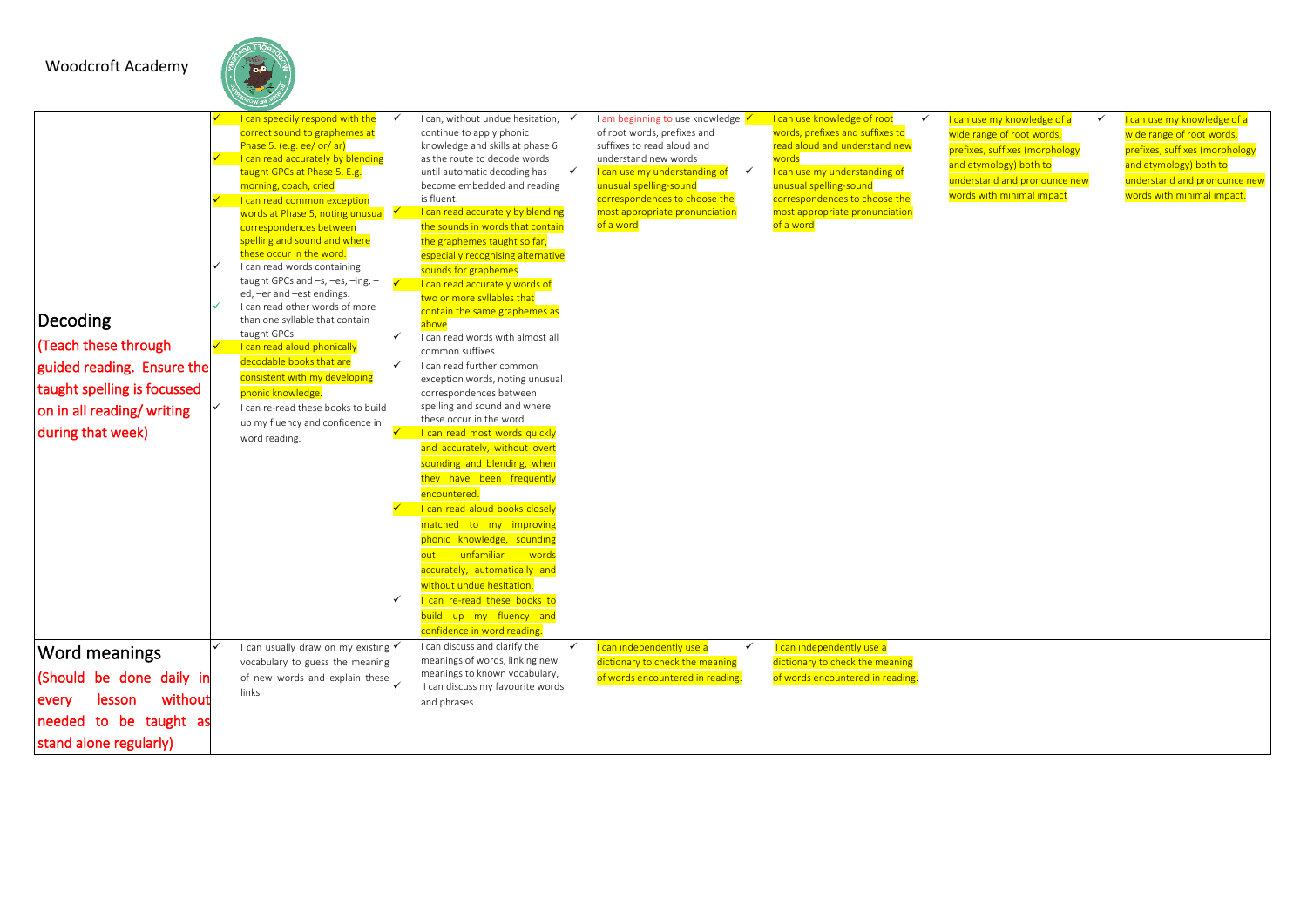Woodcroft Academy

| Understanding<br>(Expect the child to<br>demonstrate these skills in<br>every text covered)                                                                  | I can draw on what I already know √<br>or on the background information<br>and vocabulary provided by the<br>$\checkmark$<br>teacher.<br>I can check that the text makes<br>sense as I read, and I correct<br>inaccurate reading.<br>$\checkmark$ | I can discuss the order of events V<br>in books and how items of<br>information are related.<br>I can draw on what I already<br>know or on background<br>information and vocabulary<br>provided by the teacher.<br>I can check that the text makes<br>sense to me as I read, and<br>correct inaccurate reading. | ✓<br>$\checkmark$ | I can monitor reading of age $\overline{\phantom{a}}$<br>appropriate texts for sense, self-<br>correcting if I have misread and<br>discussing the meaning of new<br>or unusual words in context<br>I can ask simple questions to<br>improve my understanding of<br>the text I am reading.<br>I am beginning to identify the $\checkmark$<br>main ideas in paragraphs and<br>summarise them. | I can monitor reading of age $\checkmark$<br>appropriate texts for sense, self-<br>correcting if I have misread and<br>discussing the meaning of new<br>or unusual words in context<br>I can ask questions to improve<br>my understanding of the text I<br>am reading.<br>I can identify the main ideas in<br>paragraphs and summarise<br>$\checkmark$<br>them. | I can monitor reading for sense ✔<br>and self correct when I misread.<br>I can explore how the same word<br>can have different meanings in<br>different contexts.<br>I can ask questions of myself to √<br>improve my understanding when<br>independently reading age<br>appropriate texts.<br>✓<br>I can, when reading an age<br>appropriate book independently,<br>recognise some of the main<br>ideas in paragraphs and can<br>usually identify key details that<br>support the main idea. | <b>can monitor reading for sense</b><br>and self correct when I misread<br>I can explore how the same word<br>can have different meanings ir<br>different contexts.<br>I can ask questions of myself to<br>improve my understanding when<br>independently reading age<br>appropriate texts.<br>I can, when reading an age<br>appropriate book independently<br>recognise the main ideas in<br>paragraphs and can usually<br>identify key details that support<br>the main idea. |
|--------------------------------------------------------------------------------------------------------------------------------------------------------------|---------------------------------------------------------------------------------------------------------------------------------------------------------------------------------------------------------------------------------------------------|-----------------------------------------------------------------------------------------------------------------------------------------------------------------------------------------------------------------------------------------------------------------------------------------------------------------|-------------------|---------------------------------------------------------------------------------------------------------------------------------------------------------------------------------------------------------------------------------------------------------------------------------------------------------------------------------------------------------------------------------------------|-----------------------------------------------------------------------------------------------------------------------------------------------------------------------------------------------------------------------------------------------------------------------------------------------------------------------------------------------------------------|-----------------------------------------------------------------------------------------------------------------------------------------------------------------------------------------------------------------------------------------------------------------------------------------------------------------------------------------------------------------------------------------------------------------------------------------------------------------------------------------------|---------------------------------------------------------------------------------------------------------------------------------------------------------------------------------------------------------------------------------------------------------------------------------------------------------------------------------------------------------------------------------------------------------------------------------------------------------------------------------|
| Inference<br>(Expect the child to<br>demonstrate these skills in<br>every text covered)<br>Prediction<br>(Expect the child to<br>demonstrate these skills in | I can discuss the significance of<br>✓<br>the title and events within the<br>story.<br>I can make inferences on the basis /<br>of what is being said and done.<br>can predict what might happen<br>on the basis of what has been<br>read so far.  | I can make inferences on the<br>basis of what is being said and<br>done.<br>I can answer and ask questions<br>about the book I am reading.<br>I can predict what might happen √<br>with responses linked closely to<br>the story read so far.                                                                   | $\checkmark$      | I can draw inferences, giving<br>evidence, about characters,<br>feelings, thoughts and motives<br>from their actions.<br>I can usually read 'between the<br>lines' when reading<br>independently, to predict what<br>might happen next                                                                                                                                                      | I can draw inferences, giving<br>$\checkmark$<br>evidence, about characters,<br>feelings, thoughts and motives<br>from their actions.<br>I can usually read 'between the<br>$\checkmark$<br>lines' when reading<br>independently, to predict what<br>might happen next                                                                                          | I can draw some inferences such √<br>as inferring characters' feelings,<br>thoughts and motives from their<br>actions and explain my thinking,<br>routinely returning to the text to<br>support my opinions.<br>I can read between the lines to √<br>predict what might happen next,<br>beginning to identify clues<br>planted for the reader.                                                                                                                                                | I can draw inferences such as<br>inferring characters' feelings,<br>thoughts and motives from their<br>actions and explain my thinking,<br>routinely returning to the text to<br>support my opinions.<br>I can read between the lines to<br>predict what might happen next,<br>usually identifying clues planted<br>for the reader.                                                                                                                                             |
| every text covered)<br><b>Authorial Intent</b><br>(Expect the child to<br>demonstrate these skills in<br>every text covered)                                 |                                                                                                                                                                                                                                                   |                                                                                                                                                                                                                                                                                                                 | $\checkmark$      | I can usually identify words and v<br>from reading that<br>phrases<br>interest, inspire or intrigue me<br>and say why, beginning to<br>explaining the effect on me as a<br>reader.<br>beginning to identify<br>am<br>distinctive language, structural<br>and presentation features and<br>these<br>contribute to<br>how<br>meaning.                                                         | I can usually identify words and v<br>phrases from reading that<br>interest, inspire or intrigue me<br>and say why, explaining the effect<br>on me as a reader.<br>I can identify distinctive language,<br>presentation<br>structural<br>and<br>these ✔<br>and<br>features<br>how<br>contribute to meaning.                                                     | I can identify some distinctive √<br>language,<br>structural<br>and<br>presentational features in my<br>independent reading.<br>l can<br>demonstrate my understanding<br>of how these help the reader<br>draw meaning from the text.<br>I can identify some language,<br>✓<br>including figurative language in<br>age appropriate texts the writer<br>has chosen for impact, and begin<br>to discuss and evaluate the<br>impact on me as a reader.                                            | I can identify distinctive language<br>structural and presentational<br>features in my independent<br>reading. I can demonstrate my<br>understanding of how these help<br>the reader draw meaning from<br>the text.<br>I can identify language, including<br>figurative language in age<br>appropriate texts the writer has<br>chosen for impact, and discuss<br>and evaluate the impact on me<br>as a reader.                                                                  |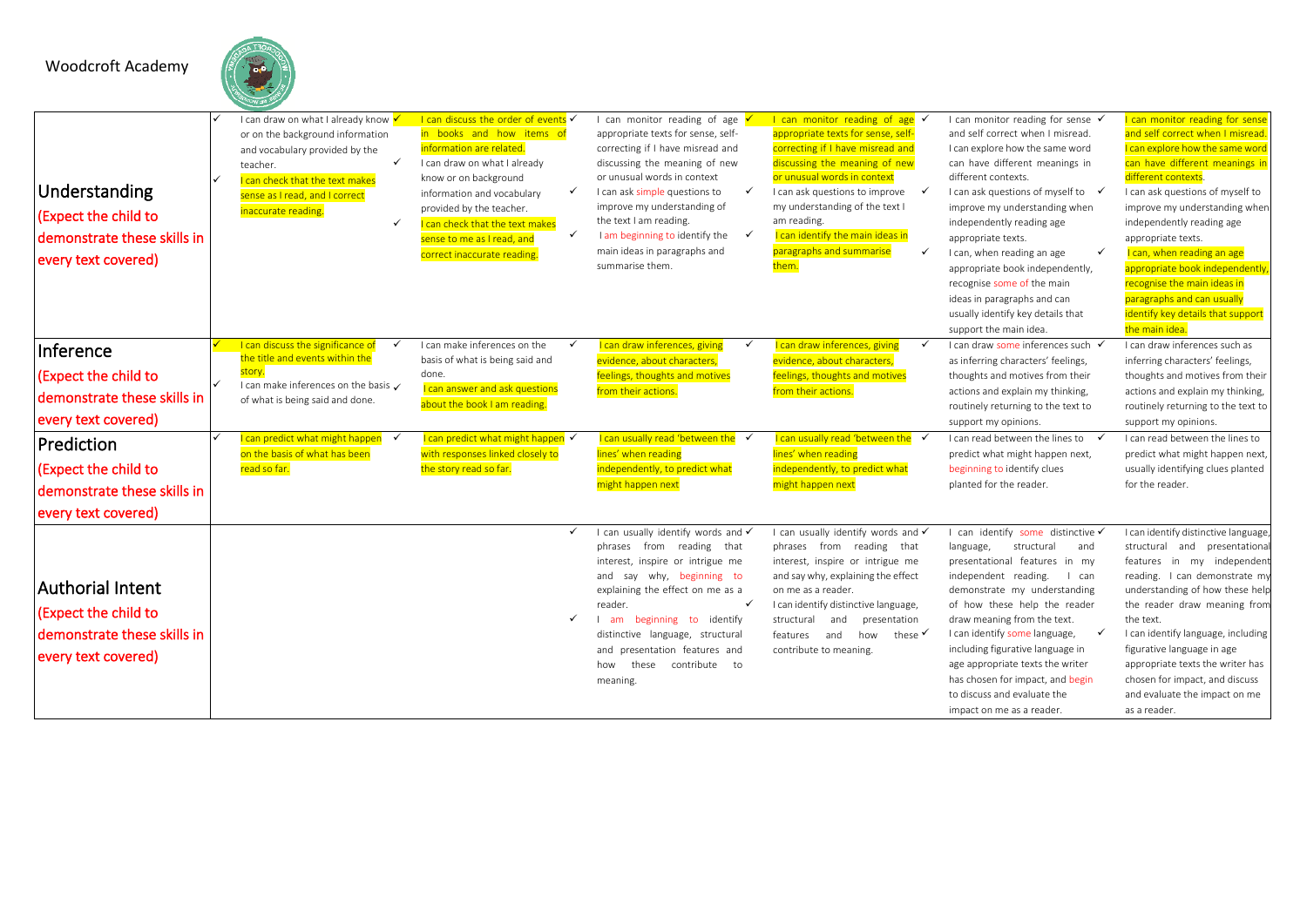### Woodcroft Academy

Spoken Language (These will be covered incidentally through most lessons, however, if something needs more focus, please spend more time embedding it)



articulate and justify answers, arguments and opinions ✓ give well-structured descriptions, explanations and narratives for different purposes, including for

> maintain attention and participate actively in collaborative conversations, staying on topic and initiating and responding to

> use spoken language to develop understanding through speculating, hypothesising, imagining and exploring ideas speak audibly and fluently with an increasing command of Standard

> participate in discussions, presentations, performances, role play/improvisations and debates

expressing feelings

comments

English

| Discussing reading<br>(Expect the child to<br>demonstrate these skills in<br>every text covered) | I can participate in discussion<br>about what is read to me.<br>remembering key events taking<br>say.<br>I can explain clearly my<br>me. | turns and listening to what others<br>understanding of what is read to v | I can contribute ideas and<br>thoughts to discussion,<br>remember significant events/<br>key information and usually<br>follow the agreed rules of turn<br>taking when working in a group.<br>I can explain and discuss<br>understanding of books, poems<br>and other material, both those<br>that I listen to and those that I<br>read for myself. | I can usually discuss the text I am √<br>reading in groups and in whole<br>class, following agreed rules for<br>group talk including taking turns<br>and listening to what others say. | I can usually discuss the text I am √<br>reading in groups and in whole<br>class, following agreed rules for<br>group talk including taking turns<br>and listening to what others say. | I can share my opinions about age √<br>appropriate books I have read<br>independently<br>make<br>and<br>recommendations<br>to<br>peers,<br>giving reasons for choices.<br>I can participate in discussions<br>about books that are read to me<br>and those I can read for myself,<br>building on my own and others'<br>ideas and challenging views<br>courteously.<br>I am beginning to explain and<br>discuss my understanding of<br>what I have read, including<br>through formal presentations<br>and debates.<br>I can justify views offering<br>coherent evidence to support<br>them. | I can share my opinions about age<br>appropriate books I have read<br>independently<br>and<br>make<br>recommendations to<br>peers.<br>giving reasons for choices.<br>I can participate in discussions<br>about books that are read to me<br>and those I can read for myself,<br>building on my own and others'<br>ideas and challenging views<br>courteously.<br>I can explain and discuss my<br>understanding of what I have<br>read, including through formal<br>presentations and debates.<br>I can justify views offering<br>coherent evidence to support<br>them. |
|--------------------------------------------------------------------------------------------------|------------------------------------------------------------------------------------------------------------------------------------------|--------------------------------------------------------------------------|-----------------------------------------------------------------------------------------------------------------------------------------------------------------------------------------------------------------------------------------------------------------------------------------------------------------------------------------------------|----------------------------------------------------------------------------------------------------------------------------------------------------------------------------------------|----------------------------------------------------------------------------------------------------------------------------------------------------------------------------------------|--------------------------------------------------------------------------------------------------------------------------------------------------------------------------------------------------------------------------------------------------------------------------------------------------------------------------------------------------------------------------------------------------------------------------------------------------------------------------------------------------------------------------------------------------------------------------------------------|------------------------------------------------------------------------------------------------------------------------------------------------------------------------------------------------------------------------------------------------------------------------------------------------------------------------------------------------------------------------------------------------------------------------------------------------------------------------------------------------------------------------------------------------------------------------|
|                                                                                                  | to adults and their peers<br>their understanding and<br>knowledge<br>use relevant strategies to build<br>their vocabulary                | listen and respond appropriately<br>ask relevant questions to extend     |                                                                                                                                                                                                                                                                                                                                                     |                                                                                                                                                                                        |                                                                                                                                                                                        |                                                                                                                                                                                                                                                                                                                                                                                                                                                                                                                                                                                            |                                                                                                                                                                                                                                                                                                                                                                                                                                                                                                                                                                        |